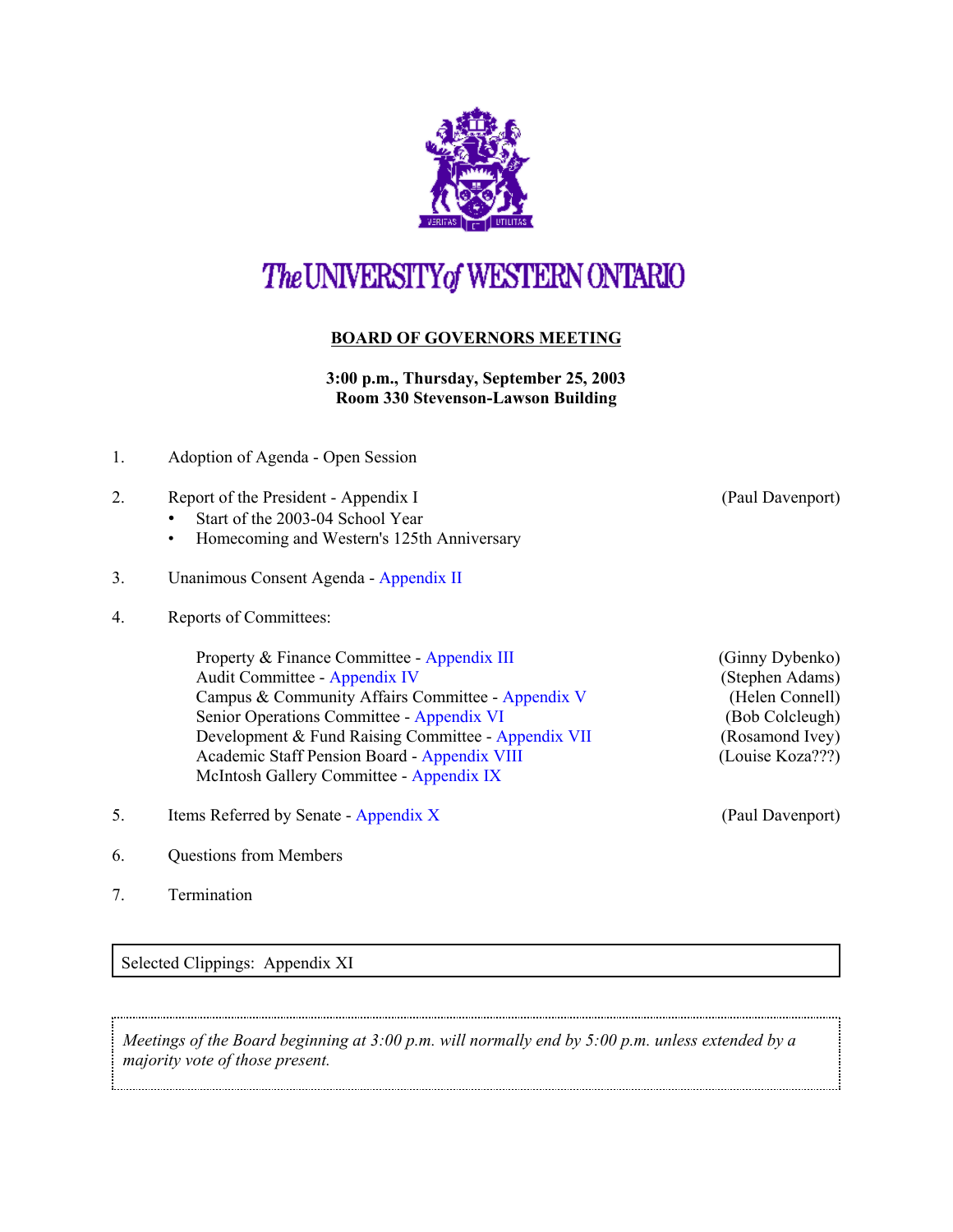## **SUMMARY OF AGENDA ITEMS - June 24, 2003 - OPEN SESSION**

| <b>Adoption of the Agenda</b>                                                                             | <b>ACTION</b> |
|-----------------------------------------------------------------------------------------------------------|---------------|
| <b>Report of the President</b>                                                                            | <b>INFO</b>   |
| <b>Unanimous Consent Agenda - Appendix II</b>                                                             | <b>ACTION</b> |
| <b>Report of the Property &amp; Finance Committee - Appendix III</b>                                      |               |
| Revised Statement on Investment Objectives, Policies and Governance                                       | <b>ACTION</b> |
| Revised Endowment Payout Rates and Amendments to the Investment Payout<br>Policy                          | <b>ACTION</b> |
| Planned 2003-04 Quality Assurance Fund Expenditures                                                       | <b>INFO</b>   |
| Quarterly Financial Report (Operating and Ancillary Budgets)                                              | <b>INFO</b>   |
| Report of the Investment Committee                                                                        | <b>INFO</b>   |
| Report on Environmental and/or Safety Incidents                                                           | <b>INFO</b>   |
| Scholarships, Awards, Prizes                                                                              | <b>INFO</b>   |
| <b>Report of the Audit Committee - Appendix IV</b>                                                        |               |
| Audited Financial Statements: The University of Western Ontario                                           | <b>ACTION</b> |
| UWO Retirement Income Funds Program                                                                       | <b>ACTION</b> |
| Related Companies and Other Organizations                                                                 | <b>INFO</b>   |
| Equity Services - Annual Report 2002-03                                                                   | <b>INFO</b>   |
| Report of the Campus & Community Affairs Committee - Appendix V                                           |               |
| Revisions to Policy 1.12 - Advertising and Commercial Activity                                            | <b>ACTION</b> |
| Non-Discrimination/Harassment Policy                                                                      | <b>ACTION</b> |
| Revisions to the Code of Student Conduct                                                                  | <b>ACTION</b> |
| 2004 Schedule of CCAC Meetings                                                                            | <b>INFO</b>   |
| <b>Report of the Senior Operations Committee - Appendix VI</b>                                            |               |
| Appointments: Foundation Western and Executive Committee to the Alcohol<br><b>Policy Review Committee</b> | <b>INFO</b>   |
| Report of the Development & Fundraising Committee - Appendix VII                                          |               |
| Annual Report on Fundraising - 2002-03                                                                    | <b>INFO</b>   |
| <b>Report of the Academic Staff Pension Board - Appendix VIII</b>                                         |               |
| Pension Improvements for Retirees under the Academic Staff Pension Plan                                   | <b>ACTION</b> |
| <b>Report of the McIntosh Gallery Committee - Appendix IX</b>                                             |               |
| Appointment of Members-at-Large to the McIntosh Gallery Committee                                         | <b>ACTION</b> |